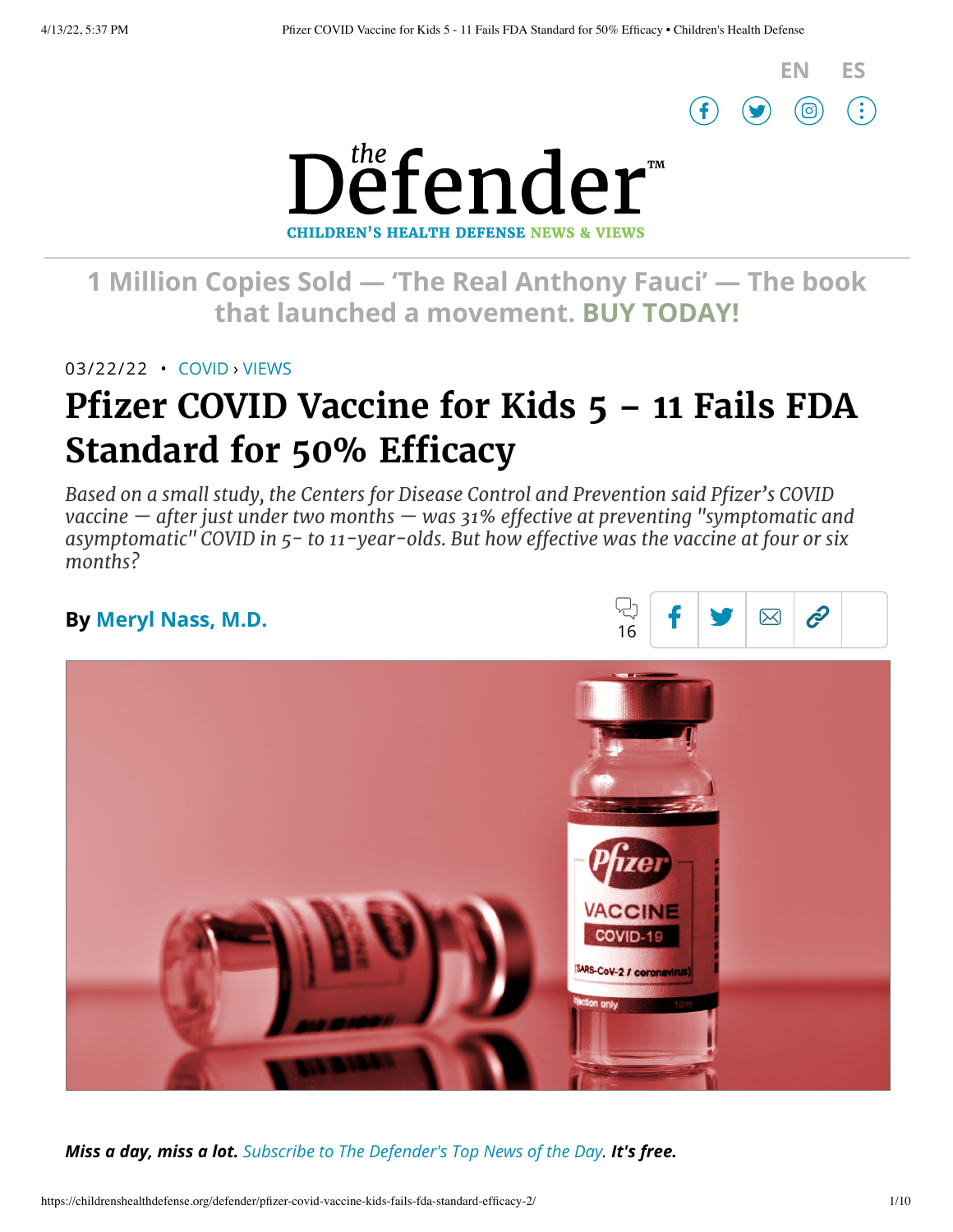The [study](https://www.cdc.gov/mmwr/volumes/71/wr/mm7111e1.htm?s_cid=mm7111e1_w) I am about to describe was published in the March 18 issue of the Centers for Disease Control and Prevention's (CDC) Morbidity and Mortality Weekly Review (MMWR).

Once upon a time, the MMWR appeared to be a high-quality publication. It included useful editorial comments and criticisms of the articles, but those have now disappeared.

However, the study referenced in the March 18 issue is based on data collected from a relatively small group of children — 1,052 children between the ages of 5 and 11 — from four states. Surprisingly, 76% of the children live in Arizona.

In this group, 65% of the children were fully vaccinated, 7% had had one dose and 29% of the children were unvaccinated.

The group is not representative of the entire U.S., in which just over 30% of children in this age group are vaccinated (and by [Feb. 14](https://chicago.chalkbeat.org/2022/2/14/22929871/chicago-public-schools-covid-vaccine-uptake-5-to-11-year-olds) only 22% in Chicago).

The children are swabbed weekly for [COVID.](https://childrenshealthdefense.org/defender_category/covid/) There were a total of 381 COVID infections in this group: 137 in the fully vaccinated and 184 infections in the unvaccinated. Half the [Omicron](https://childrenshealthdefense.org/defender/omicron-surges-fda-vaccine-strategy-question/) infections were asymptomatic.

It is unclear if CDC distinguished the variants by anything other than timing.

This leaves, per my calculation, 60 COVID cases in the group of children who received one dose of the vaccine — a group for which few data are presented.

There is no way to check CDC's calculations because each child had a unique number of days in which he or she was "enrolled" in the study, starting two weeks after their second dose.

But what CDC states is that the median duration of enrollment in the study for the vaccinated kids is 53 days, and for the unvaccinated kids, 41 days.

You would have thought the unvaccinated would have participated for a longer period, as they don't have to wait two weeks until after the second shot to join the ranks of the officially vaccinated.

I have no explanation for this.

## **1 Million Copies Sold — 'The [Real Anthony](https://www.amazon.com/Real-Anthony-Fauci-Democracy-Childrens/dp/1510766804) Fauci' — The book that launched a movement. BUY TODAY!**

So how well did the vaccine work a little less than two months after the children were considered "fully vaccinated?"

The CDC said that after adjustments, the vaccine was 31% effective at preventing "symptomatic and asymptomatic" COVID in this age group — at under two months.

But how effective was the vaccine at four or six months? And how long until we are in negative efficacy territory?

What are the media going to look at as they try to get out a story quickly?

The final paragraph, of course. In fact, they probably are working off the press [release](https://www.cdc.gov/mmwr/volumes/71/wr/mm7111e1.htm).

What does that final paragraph say?